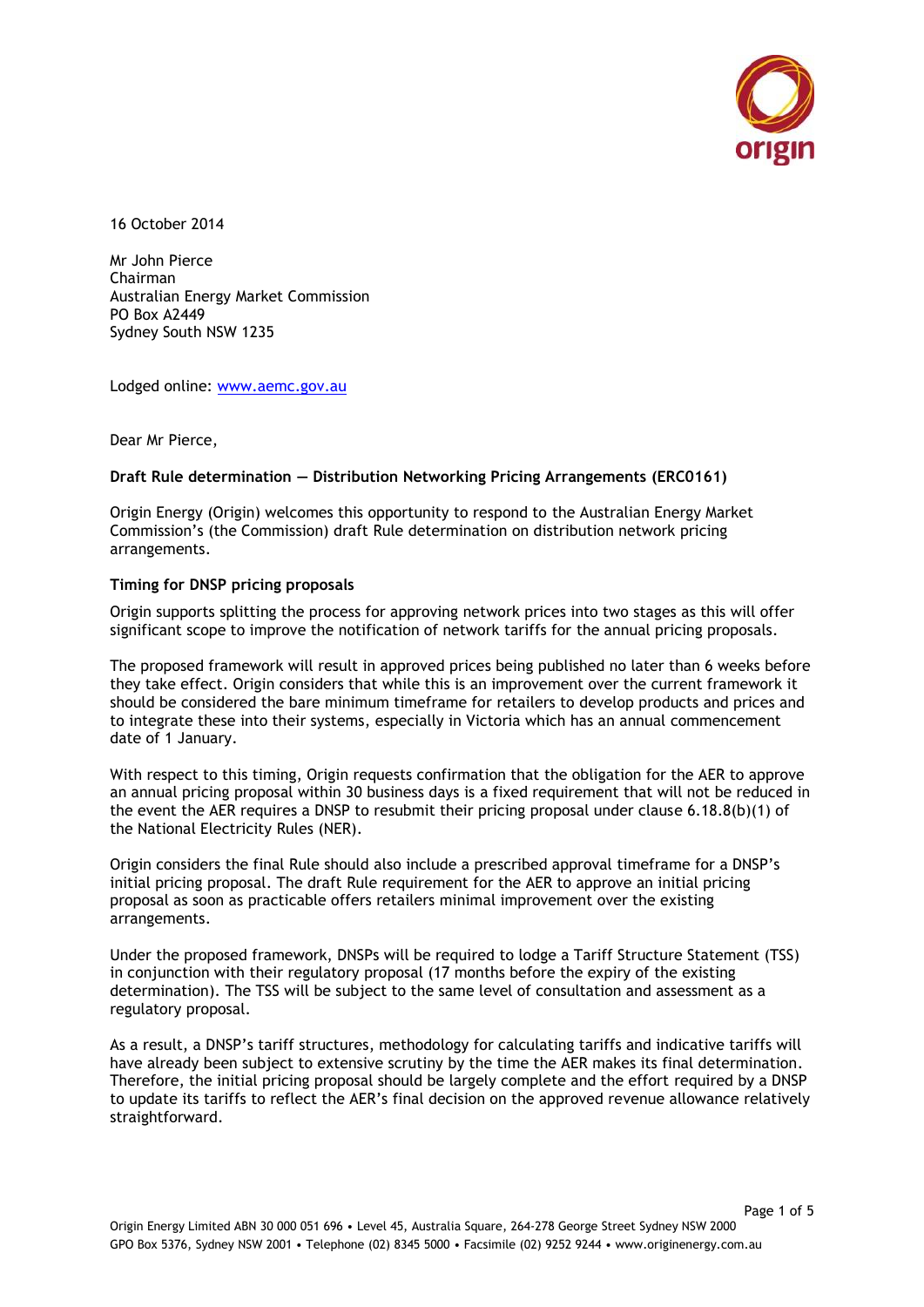Equally, given the TSS will have already been subject to rigorous assessment through the determination process, the approval of the initial pricing proposal by the AER should be a relatively straightforward process that tests compliance with the approved revenue allowance.

Therefore, Origin considers a workable timeframe would be for:

- a DNSP to lodge its initial pricing proposal within 15 business days after the publication of the distribution determination; and
- $\bullet$ the AER to approve the initial pricing proposal within 10 business days from the date the DNSP lodges its initial pricing proposal.

This, in turn, would provide retailers with approximately 3 weeks to develop competitive retail products and, where necessary, make changes to billing systems.

Timely notification in the initial year of a new determination period is particularly important given prices in the first year set the trajectory for the next four years. Providing customers with the opportunity to understand changes to their charges and to plan and make efficient consumption and investment decisions stems from having access to timely information in each regulatory year, not just in years two to five.

# **Transitional arrangements**

Origin recognises that most DNSPs will have commenced their next regulatory determination process by the time the Commission's final Rule is made, likely to be in November 2014. Without transitional arrangements the new pricing arrangements would not take effect until 2019/20.

Origin agrees that phasing in or de-coupling the development of the TSS from the regulatory determination process for the first regulatory control period delivers greater benefit compared to delaying the implementation of these reforms until the next reset period. Origin supports the proposed time frame of seven months for DNSPs to develop their initial TSS and to lodge these with the AER by 30 June 2015.

At the Commission's public forum in September 2014, some stakeholders raised concerns with this transitional implementation timeframe, particularly when factoring in the required customer consultation stages. Origin's view is development and customer consultation on the core TSS content could commence before the publication of the Commission's final Rule determination. A Savings and Transitional provision could provide recognition of DNSP consultation undertaken prior to the commencement of the final Rule, with some conditions on refreshing any details subject to differences between the draft and final Rule. DNSPs should always be engaging with retailers on possible tariff structures so the process of consultation should be well progressed. Finding a way to acknowledge consultation undertaken in line with the draft Rule could help address some of this concern.

With respect to the AER's workload, the step up in activity is a transitional challenge, not an ongoing one. As such, we would encourage the AER to start resourcing its teams with the necessary skills and personnel to manage the final Rule's implementation in a timely manner. The consideration for the Commission is the trade off between a short term labour cost for the AER compared to the deferred benefit for electricity consumers of getting greater transparency around distribution tariffs and pricing.

In addition, Origin considers that there are no impediments to the DNSPs adopting the proposed timeframes for the approval of annual pricing proposals prior to the completion of their TSS, particularly for the NSW/ACT businesses. As illustrated in Appendix A, the proposed implementation timeframe for the TSS and annual pricing processes for NSW and the ACT is almost two years (23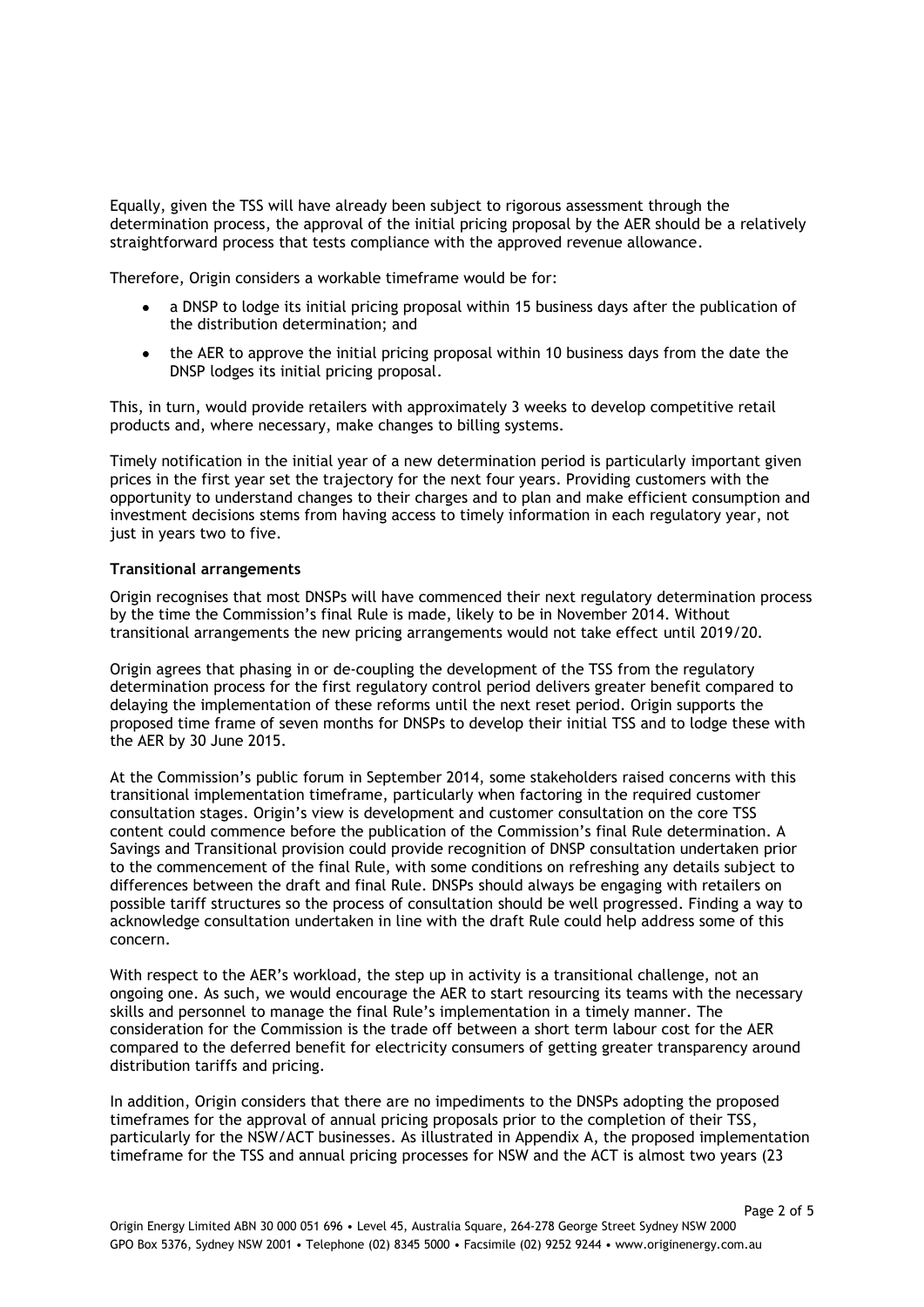months). Bringing forward the submission of the annual pricing proposal in 2015 would at least allow greater transparency for prices for FY16.

This additional transition would require the DNSP submitting their annual pricing proposals 3 months before the commencement of the second and subsequent regulatory years. In addition, the AER would also be required to publish an approved pricing proposal within 30 days from the date of submission.

Providing networks tariffs with sufficient advance notice will provide retailers with a better ability to pass on network pricing signals that can be understood and responded to by consumers.

### **Consultation**

Origin agrees that the DNSPs will need to use different consultation practices to target different stakeholder groups and for this reason it is appropriate that DNSPs have the flexibility to determine the nature and level of consultation.

In providing DNSPs with this flexibility, it is also necessary to recognise that the NER are not prescriptive about consumer engagement, and the AER's Consumer Engagement Guidelines for Network Service Providers is not binding.

Therefore, it is incumbent on the AER to provide stakeholders with confidence that the DNSPs will be held to account to the extent that their stakeholder engagement does not reflect the expectation of stakeholders and that the AER has the power to act against any unacceptable shortcomings.

#### **Sending efficient network pricing signals to customers**

The Commission's draft Rule does not specify the method for calculating LRMC. This provides DNSPs with the flexibility to implement LRMC based network tariffs in the way that best suits their network characteristics.

Similarly, the draft Rule also allows DNSPs to recover the difference between LRMC based tariffs and total efficient costs in a way that minimises distortions to consumers' usage decisions.

Origin reiterates the point that it is important that for efficient network pricing signals to be effective, consumers must be able to relate their usage decisions to the tariff structure and be able to decide whether to respond to the signals sent by those tariffs. This requires DNSPs to take into account more than just the efficiency properties of their network tariffs. For example, there is little benefit in sending consumer price signals about the costs of their usage decisions if consumers cannot relate their usage decisions to the price structures and respond to those signals.

Therefore, the types and range of network tariff structures adopted should reflect consumers' understanding and acceptance of complexity so that consumers can participate effectively in the market.

Similarly, it is imperative that retailers have confidence that a DNSP's approach to tariff development will provide certainty and consistency in tariff structures over time and across networks. This is critical to allow retailers confidence to invest in and promote products linked to DNSP pricing. This will not be possible if DNSPs continually change their approach from year to year.

For this reason, Origin considers that small customer network tariff structures should be consistent across the National Electricity Market to support efficient systems and operational procedures for retailers, markets, and network businesses. This will incentivise retailers to develop retail tariff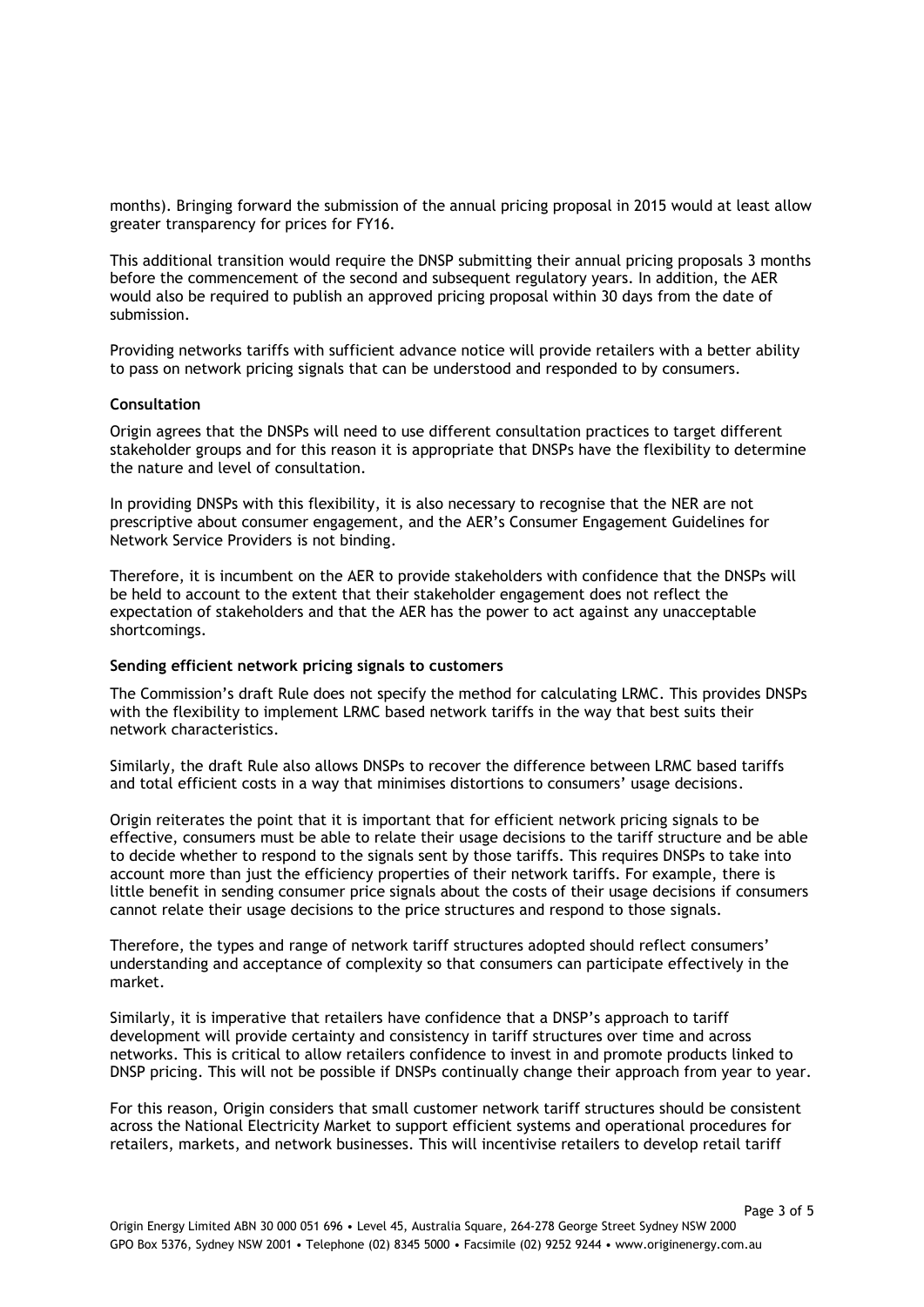structures that appropriately reflect network tariff structures and to pass on network pricing signals with confidence in their continuity so that they can be understood and responded to by consumers.

# **Closing**

Origin would be pleased to discuss any matters raised within this response further with the Commission. Please contact Sean Greenup in the first instance on (07) 3867 0620.

Yours sincerely,

 $Z \cdot K$ ,  $hZ_{d}$ .

Keith Robertson Manager, Wholesale and Retail Regulatory Policy